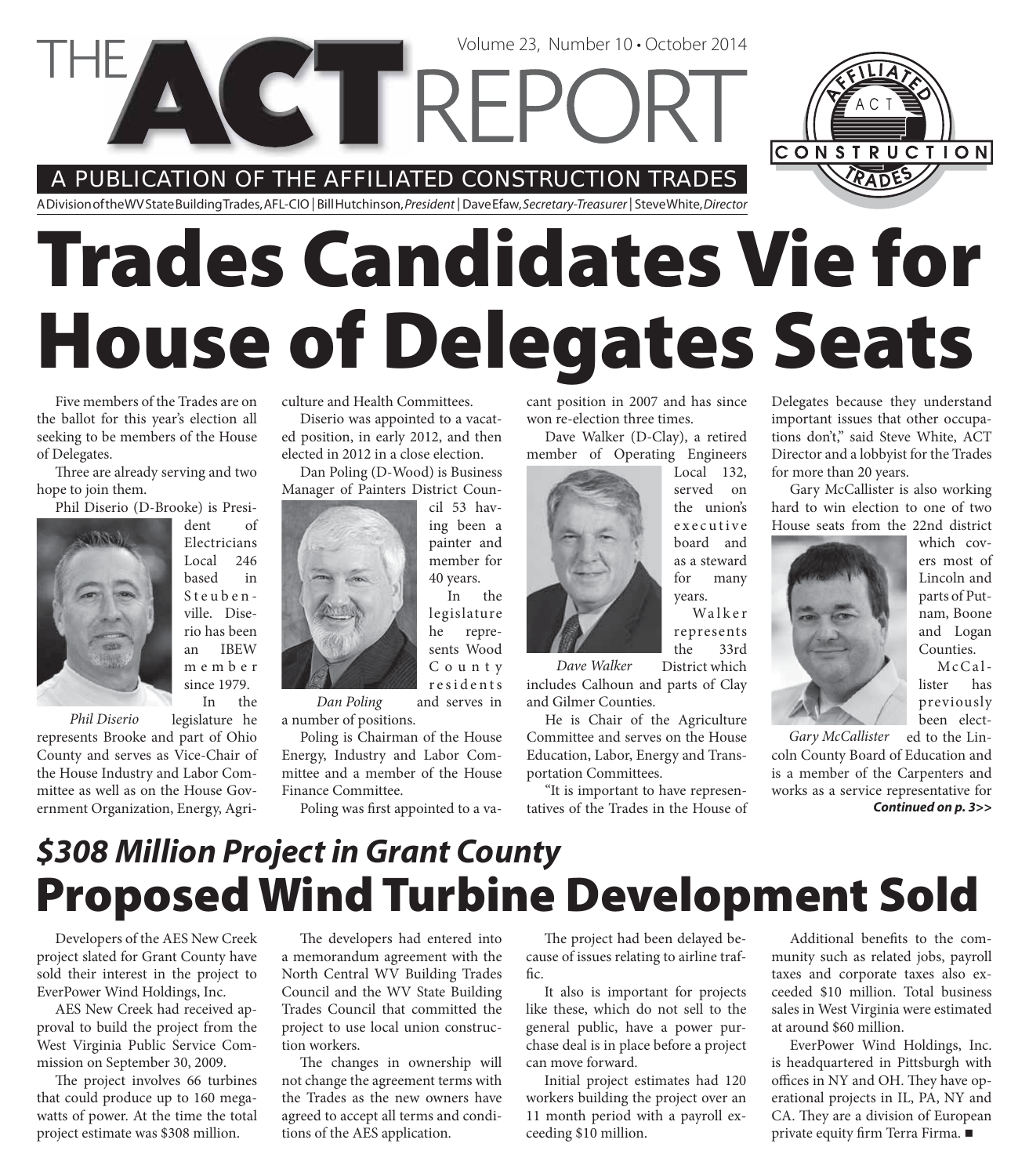### **State Building Trades Conference Held** *WVU President Gordon Gee Speaks*

WVU President Gordon Gee was the keynote speaker at the WV State Building and Construction Trades conference held in September.

Gee talked about his vision for growing the university and about the many challenges we all face.

Gee also spoke about the great relationship he developed with the Ohio State Building Trades Council before taking his position at WVU.

Dennis Duffy, President of the Ohio State Building Trades was on hand to confirm the positive relationship.

Gee expressed his willingness to work with the trades to build a similar positive relationship as both parties enjoyed in Ohio.

"We enjoyed President Gee's comments and look forward to working with him to build a better university and provide more work opportunities for our members," said Bill Hutchinson, President of the WV State Building Trades.

Also speaking was Jon Williams, a member of Moundsville Power LLC, the developers of a \$615 million gas-fi red electric generating plant in Marshall County.

Williams expressed his appreciation for the work done by the Upper Ohio Valley Building Trades and Project BEST to support the company in getting needed property tax agreements with Marshall County for the project.

He explained Moundsville Power is getting close to selecting a contractor and that a number of permits and

other factors still need to be put in place before construction can begin hopefully sometime in 2015.

Moundsville Power has signed a Memorandum Agreement with the Building Trades to ensure any contractors selected will work out a project labor agreement using local union labor to build the project.

Other speakers included John

Junkins, Acting Commissioner of Labor, Josh Sword, Secretary-Treasurer of the WV AFL-CIO and Sam White, Assistant Professor at WVU Institute for Labor Studies.

Around 85 delegates and guests attended the conference including representatives from the Ohio and Pennsylvania State Building Trades Councils and ACT-Ohio.



WVU President Gordon Gee is flanked by Dennis Duffy (left) President of the Ohio State Building Trades and Matt Szollosi, Executive Director of ACT-Ohio, as he talks to the WV State Building and Construction Trades annual convention.

### **\$90,000 Raised for Mesothelioma Research**

The Breath of Life Foundation raised approximately \$90,000 this year at their 6th annual Mesothelioma Charity Golf Tournament.

The event was held on September 8 at the Griffin Gate Marriott in Lexington, KY.

According to Insulators Local 80 Business Manager Steve Keller, 144 golfers representing contractors, labor and major construction users participated.

"I want to thank all those who participated and our office manager Tina Jordan who worked tirelessly to make this event a success," said Keller.

The Breath of Life Foundation was formed through a partnership between the Central States Conference and the Central States Insulation Association. Together, these organizations created a fundraising effort for Mesothelioma research.

The Breath of Life Foundation's mission is to prevent and cure mesothelioma and other asbestos related diseases by providing critical funding, monitoring, early detection and cutting-edge research.

From its inception in 2009 until 2012, the Breath of Life Foundation made donations to the Karmanos Cancer Institute in Detroit, Michigan, to support Dr. Michael Harbut's work in mesothelioma research.

In 2013, Dr. Harbut moved his research efforts to St. John Providence Health System in Southfield, MI. Now, 100% of Breath of Life Foundations proceeds are donated to these efforts.  $\blacksquare$ 



Tom Dyl, (from left) Rand Environmental Services, Inc.; Bud Turner, Prime Insulation; Rob Osborne and Tom Householder, AEP at tournament.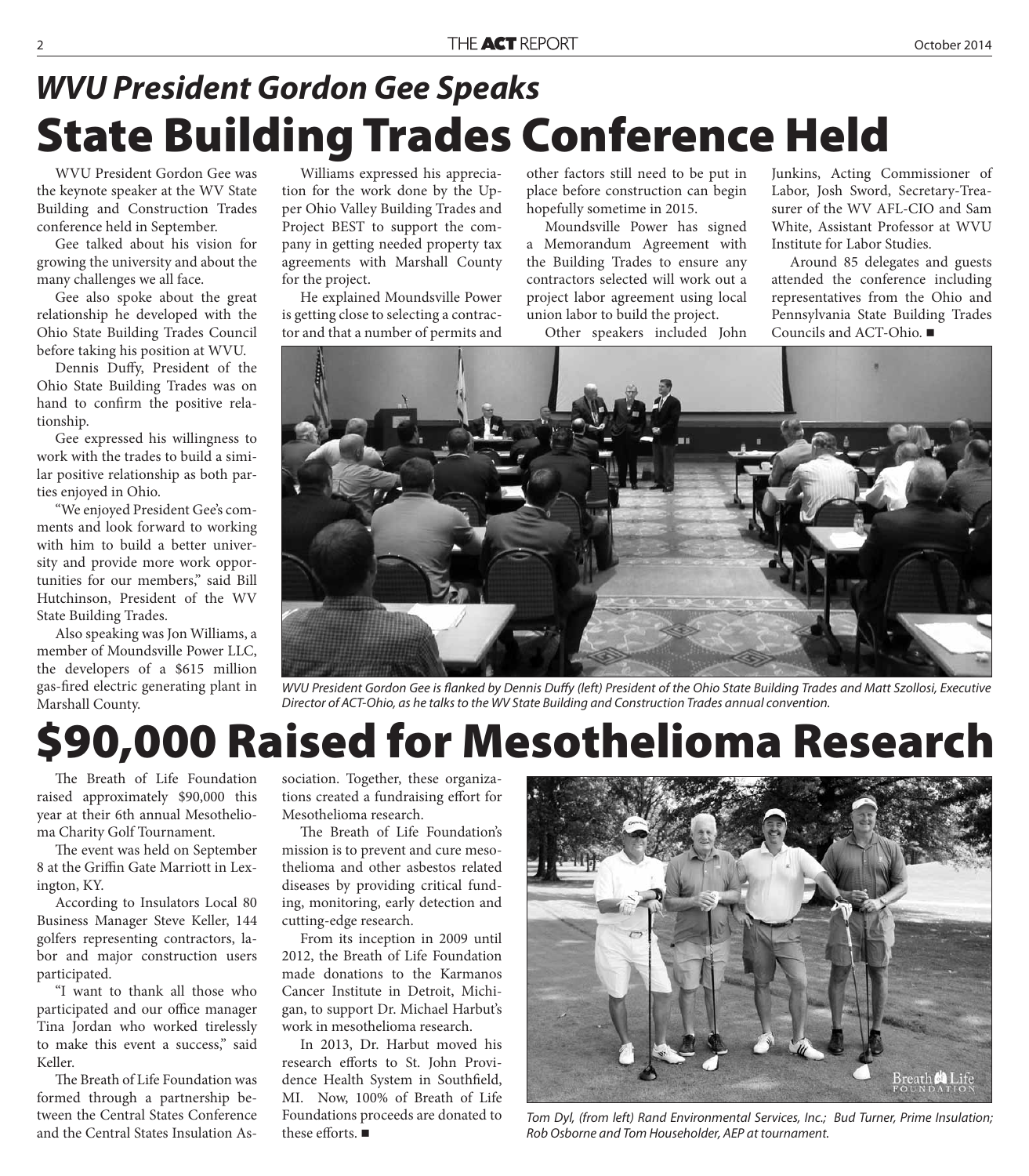## *Control of WV House at Issue*

#### "Instead contractor profits go up,

"We could be look-

West Virginia State Building & Construction Trades Council

"But the facts are the cost of school construction never goes down when workers' wages are cut, you can look at other states to compare.

ing at serious wage cuts through legislation that would erase our bargained agreements."

**Voter Turnout Will** 

**Decide Election**

Non-presidential election cycles historically have a low voter turnout. Add in attack ads, robo-polls and millions of dollars and it's not hard to understand why many voters just

want the elections

But because of the low numbers those who do go to the polls will have more powerful votes than

"After the smoke clears this election will be all about turnout," said Dave Efaw, Secretary-Trea-

struction Trades

Council.

to be over.

ever.

#### **Dave Efaw**

For this reason, and some very important job related issues, Efaw is urging members to make sure they vote and to remind friends and family members as well.

Control of the West Virginia House of Delegates is at stake," said Efaw.

"We could be looking at serious wage cuts through legislation that would erase our bargained agreements."

Efaw is referring to the attacks on state prevailing wage laws that make sure public construction projects don't drive down local standards for construction workers.

Using false information a number of business groups like the State Chamber of Commerce and the antiunion Associated Builders and Contractors have accused construction works as being the cause of budget problems.

"They keep saying the same lies over and over, like cutting wages will lower costs of schools," said Efaw.

benefits, safety

and training programs suffer and the public is left with the same per square foot cost." Members of the

Building Trades along with other unions have been working hard to get members informed and labor endorsed candidates elected.

"There has been much talk about out-of-state billionaires trying

to buy elections in states like West Virginia," said Efaw.

"But it remains to see if the investments will pay off, we sure hope not." ■

### *Candidate*

#### *Continued from Page 1*

the newly formed Keystone, Mountain, Lakes Regional Council of Car-



D e n z i l " B u d d y " Malone is trying to join Poling, Diserio and Walker as the newest trades' member in

penters.

the House. *Denzil Malone*

He is running in the 8th District which covers part of Wood County.

Malone is Business Representative for Millwrights Local 1755, a position he has held since 2006.

**2014 State Building Trades Endorsement**

**U.S. Senate** Natalie Tennant

#### **U. S. House of Representatives**

David McKinley – 1st District Nick Casey – 2nd District Nick J. Rahall II – 3rd District

#### **State Senate**

1st Rocky Fitzsimmons 2nd Larry Edgell 3rd Robert "Robin" Wilson Jr. 5th Mike Woelfel 6th Truman Chafin 7th Ron Stollings 8th Erik Wells 9th Mike Green 10th Ronald "Ron" Miller 11th Gregory A. Tucker 12th Mike Romano 13th Bob Beach 14th Stan Shaver 15th Donald H. Cookman 16th John Unger 17th Doug Skaff Jr.

#### **House of Delegates**

1st Randy Swartzmiller, Ronnie D. Jones 2nd Phil Diserio 3rd Holli Smith, Erikka Storch 4th Mike Ferro, Dave Hall 5th Dave Pethtel 8th Denzil "Buddy" Malone 9th Jim Marion 10th Dan Poling 12th Michael "Mike" Bright 13th Joshua Martin, Josh McGrath 14th Johnny Roach 16th Jim Morgan, Sean Hornbuckle, Lauren Plymale 17th Doug Reynolds, Dale Stephens 19th Don Perdue, Ken Hicks 20th Justin J. Marcum 21st Harry Keith White 22nd Jeff Eldridge, Gary McCallister 23rd Barry L. Brown 24th Ralph Rodighiero

26th Clif Moore 27th Carol B. Bailey 28th James "Jim" Brown 29th Ricky Moye 30th Mick Bates 31st Clyde D. McKnight Jr 32nd Dave Perry, Margaret Anne Staggers, John Pino 33rd David A. Walker 34th Brent Boggs 35th "Bobbie" Hatfield, Andrew D. Byrd, Sherri Wong, Thornton Cooper 36th Nancy Guthrie, Danny Wells, Larry Rowe 37th Mike Pushkin 39th Sally Shepherd 41st Adam R. Young 42nd Ray Canterbury, Coy A. Flowers 43rd Denise L. Campbell 44th Dana L. Lynch 45th Bill Hamilton 46th Peggy Donaldson Smith 47th "Tammy" Stemple 48th Richard J. Iaquinta, Tim Miley, Joe Shaffer, Patsy Samuel Trecost ll 49th Mike Manypenny 50th Mike Caputo, Linda Longstreth, Tim Manchin 51st Barbara E. Fleischauer, Charlene Marshall, Anthony "Tony" Barill, Nancy Jamison, John Williams 52nd Larry Williams 55th Isaac Sponaugle 57th Ruth Rowan 59th Layne Diehl 61st Jason Barrett 62nd Kristin Loken 63rd Heather Marshall 65th Tiffany Lawrence 66th Daniel P. Lutz Jr.

25th Linda Goode Phillips

**October 22: Early voting begins November 4: Election Day**

67th Stephen Skinner

surer of the West Virginia State Building & Con-Secretary-Treasurer,